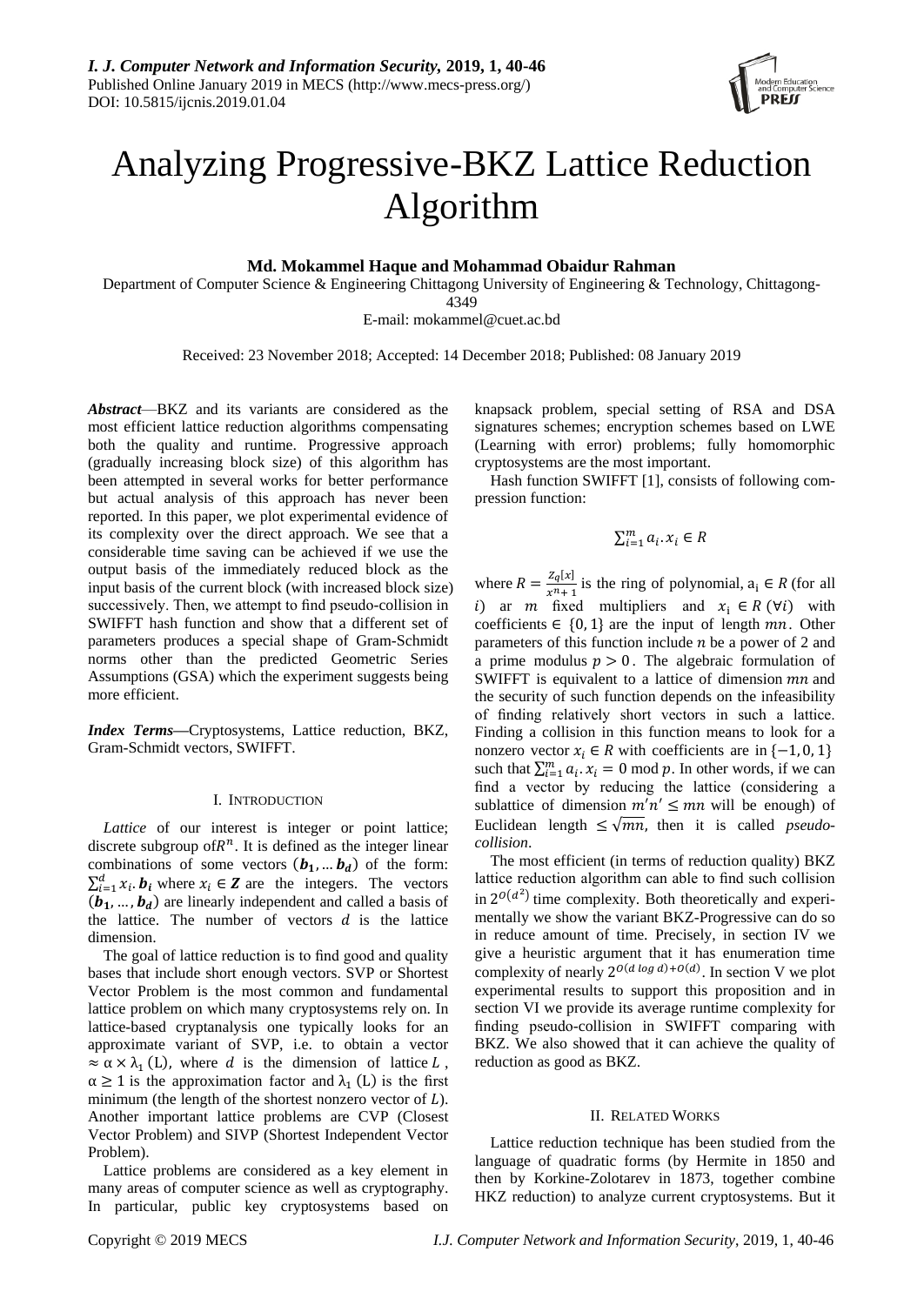is not seemed to have much improvement since Lenstra-Lenstra-Lovász seminal LLL [2] algorithm has been published in 1982. This polynomial time algorithm is very fast with moderate reduction quality to solve shortest vector problem (SVP). In [3], Schnorr introduced the block concept of HKZ reduction to produce the best reduction algorithm (BKZ) in practice until today. This algorithm gets much slower when block size increases but can achieve approximation ratio (Hermite factor) upto  $\approx 1.011^n$  while LLL can achieve roughly upto  $\approx$  $1.022<sup>n</sup>$  according to [4]. The practical BKZ algorithm is reported in [5] and has been since widely studied by researchers related to this field. Both LLL and BKZ is implemented in NTL package [6] and usually used as a base of any relevant experiments.

Quasi-HKZ reduction technique proposed by Ravi Kannan [7] is another celebrated work that achieve best theoretical bound on enumeration procedure (lattice reduction technique often combines with enumeration routine, for example in BKZ reduction algorithm). An improved analysis of this algorithm is reported in [8] by Stehle and Hanrot. Recent significant improvement is done by Gama et al. in [9] where they introduce extreme pruning concept for enumeration. This leads lower success probability to find a short enough vector but gain in overall by saving considerable time. Gama and Nguyen's experiments done in [4] suggest some actual behavior (output quality vs. running time) of lattice reduction algorithms to reduce the gap between theoretical analysis and practical performance of lattice algorithms.

We believe there are two variants of applying BKZ progressively. The first variant uses same lattice basis with increasing block sizes to look for a particular lattice reduction quality. In [10] Buchmann and Lindner used this approach to find sub-lattice collision in SWIFFT, similar approach is used in [11] by Lindner and Peikert to extrapolate BKZ runtime for LWE parameters. The other variant (feed forward approach, i.e. the output of current block is used as the input of next larger block) that used as a preprocessor of the enumeration routine in [12] designated as recursive-BKZ. Our definition of Progressive BKZ is believed to be substantiated the later variant.

#### III. PRELIMINARIES

#### *A. Gram-Schmidt Orthogonalization*

The purpose of lattice reduction is to search for orthonormal basis i.e. look for the unit vectors that are pairwise orthogonal in the basis. Gram-Schmidt orthogonalization method can always transfer a basis  $\mathbf{B} = (\mathbf{b}_1, ..., \mathbf{b}_d)$  into orthogonal basis  $\mathbf{B} = (\mathbf{b}_1^*, ..., \mathbf{b}_d^*)$  as follows:

$$
b_1^* = b_i
$$
  

$$
b_i^* = b_i \sum_{i>j} \mu_{i,j} b_j^*
$$

where  $\mu_{i,j} = (b_i, b_j) / (b_j^*, b_j^*)$  for all  $i \neq j$ . We can also define the orthogonal Gram-Schmidt vectors as  $b_i^*$  :=  $\pi_i(\mathbf{b}_i)$  for all non-negative  $i \leq d$ , where  $\pi_i$  denotes the orthogonal projection over the orthogonal supplement of the linear span of  $b_1$ , …,  $b_{i-1}$  (see [13] for details). Every lattice reduction algorithm uses this process to find the reasonably short lattice vectors.

#### *B. Input and Output basis*

The basis that is chosen for SWIFFT can be represented as the following matrix:

$$
\boldsymbol{B} = \begin{pmatrix} I & 0 \\ H & p.I \end{pmatrix}
$$

where *H* is a  $n \times n * (m - 1)$  skew circulant matrix in  $Z_p = 0 \dots p - 1$  and p is the prime for the SWIFFT parameters. *I* is the  $n * (m - 1) \times n * (m - 1)$  identity matrix. Right bottom is the  $n \times n$  scalar matrix and right top is a  $n * (m - 1) \times n$  dimensional zero matrix.

According to [9], sufficiently random reduced bases except special structure have a typical shape for main algorithms like LLL and BKZ and the shape depends on the ratio  $q = ||b_{i+1}^*||/||b_i^*||$  of Gram-Schmidt vectors. This follows Schnorr's *Geometric Series Assumption* (GSA) [14]. The running time of the algorithms depends on q. The BKZ-Progressive also produces same shape as BKZ for certain parameter choice  $(m' \leq m)$  of the input basis. As  $m'$  increases (fixing the  $n'$ ) the  $||b_i^*||$ 's produce a constant 1 consistently, i.e. the ratio  $q$  is 1 too. Seemingly, we can say as long as the basis does not produce special structure the shape is typical. From the discussion of [11] we predict the  $q$  reaches its lower bound 1. Now on we will mention the first case as the typical behavior of  $||b_i^*||$ as well as  $q$  and the second case as special behavior. We discuss both cases while analyzing BKZ-Progressive performance and SWIFFT in later sections.

#### *C. Enumeration*

Enumeration is a technique that is used alongside lattice reduction for most of the major algorithms. If we imagine a lattice L as a tree, then enumeration procedure is simply an exhaustive (depth-first) search for integer combination of the nodes (or vectors) within a upper bound in  $\lambda_1(L)$ . This procedure (also implemented in NTL) run in exponential time opposed to the lattice reduction technique itself (which run in polynomial time).

#### IV. THEORETICAL MOTIVATION FOR BKZ-PROGRESSIVE

Block-Korkine-Zolotarev reduction *a.k.a* BKZ reduction is the most successful lattice reduction algorithm in practice. Schnorr and Euchner [5] introduced the following dentition of BKZ reduction.

## *A. BKZ Reduction*

Let  $\beta$  be an integer such that  $2 \leq \beta < d$ . A lattice (L) with basis  $(b_1, ..., b_d)$  is *β*-reduced if it is size reduced and if (for  $i = 1, \ldots, d - 1$ )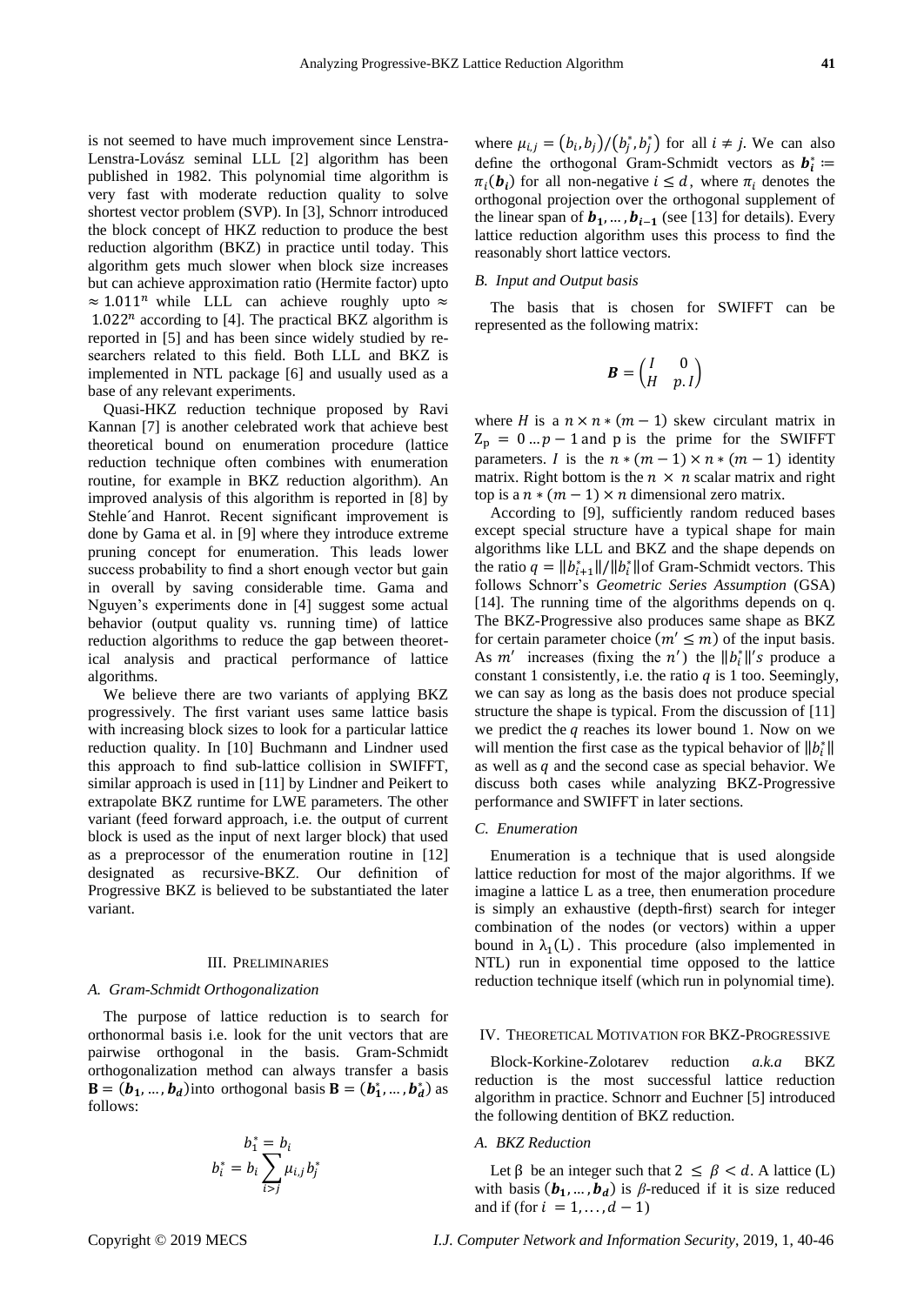$$
||b_i^*|| \leq \lambda_1 \left( \prod_{i} \left( L\left(b_{i,\dots,b_{min(i+\beta-1,d)}}\right) \right) \right)
$$

Ravi Kannan provides an algorithm that computes HKZ reduced bases to solve SVP. The main idea of Kannan's algorithm is to spend more time on precomputing a basis of excellent quality before calling the enumeration procedure. Our BKZ-Progressive approach inspired from Kannan for pre-processing a basis of subsequently increasing block size can be defined as follows.

*BKZ-Progressive Reduction*: Let BKZ  $(d, \beta)$  denotes the BKZ algorithm running on a lattice dimension  $d$  with block size β. Instead of reducing BKZ  $(d, \beta)$  in the first place it will reduce the basis with smaller block size upto  $\beta$  with BKZ(d, 2), BKZ(d, 4), ..., BKZ(d,  $\beta$ ).

## *B. Heuristic*

A *d-*dimensional lattice reducing with BKZ-Progressive approach requires enumeration complexity of approximately  $2^{O(k \log k)}$ , where *k* is the block size.

*Proof.* For BKZ reduction with block size k the recent theoretical analysis (see Theorem 2 in [15]) shows that

$$
\log q \lesssim \frac{\log\left(\gamma\right)}{k-1}
$$

where  $\gamma \leq c_h * k$  is the Hermite constant in dimension k (for constant  $c_h$ ). The number of BKZ- $k$  iterations enough to get this  $\log q$  is  $\leq (c' * n^3 / k^2)$  for constant c'. Since progressive BKZ applies (for  $i = 2, 4, ..., k - 2$ )  $BKZ-(i + 2)$  on an input basis which is the output of BKZ- $(i)$ , we expect the enumeration time for BKZ- $(i +$ 2) to be (from the heuristic estimation described in [13] for solving SVP using enumeration)

$$
q^{c(i+2)^2} = 2^{\log(c_h.i)/(i-1).c.(i+2)^2}
$$
  
= 2<sup>c.log(ch.i)(i+0(1))</sup>

where c is another constant. Since  $\lesssim c' * n^3/(1 + 2)^2$ iterations needed for BKZ– $(i + 2)$  for  $i = 2, 4, ..., k$  – 2, the total enumeration time (T) for BKZ*-Progressive*  would be

$$
T \le \sum_{i} c' \frac{n^2}{(i+2)^2} 2^{c \cdot \log(c_h, i)(i+O(i))}
$$
  

$$
\le \frac{k}{2} c' \cdot n^3 \cdot 2^{c \log(c_h, k)(k+O(1))} \le 2^{O(k \cdot \log k)}
$$

#### V. EXPERIMENTAL RESULT

Experiments are done in 2.67 GHz Corei5 (64 bit) Intel processor machine. The BKZ algorithm and associate enumeration routine is the NTL implementations of floating-point version.

# *A. Reduction Quality and Shape of*  $||b_i^*||$

The reduction quality of lattice basis depends on the Gram-Schmidt vector  $\|\boldsymbol{b}_i^*\|$ , for a good reduction algorithm the value of  $||b_i^*||$  does not decay too fast. The parameter  $q = ||b_{i+1}^*||/||b_i^*||$  is the measure of a lattice reduction quality. According to [13], for LLL reduced basis  $q \approx 1.04$  (in high dimension) and for BKZ-20 reduction the value is equivalent to 1.025. The slope of the fitted logarithmic linear curve of  $||b_i^*||$  is also a measure of reduction quality.



Fig.1. Reduction Quality in BKZ-Progressive on an Average.

Table 1. Root*-Hermite factor* that can be achieved in BKZ-Progressive Reduction with Dimension 120.

| k              |         | $\delta$ |
|----------------|---------|----------|
| $\overline{c}$ | 1.04154 | 1.02038  |
|                | 1.03415 | 1.01678  |
| 20             | 1.02672 | 1.01316  |
| 22             | 1.02637 | 1.01298  |
| 24             | 1.02608 | 1.01284  |
| 26             | 1.02538 | 1.01250  |
| 28             | 1.02453 | 1.01208  |
| 30             | 1.02423 | 1.01194  |
| 32             | 1.02390 | 1.01177  |

In BKZ reduction approach the block size is the parameter that controls the reduction quality. Larger block size gives better reduction in increase of runtime. That means the ratio  $q$  should get lower when the block size increases. Experiments done by Gama and Nguyen in [9] (using CJLOSS lattice) found slope = -0.085 for LLL reduction and -0.055 for BKZ-20 reduction (in dimension 110) considering  $||b_i^*||^2$  instead of  $||b_i^*||$ . Figure 1 shows in our case, how the  $log q$  (the slope) decreases in increase of block size. A fitted curve for the data points also satisfy that  $\log q \simeq \log k/(k - 1)$  (which supports our theoretical assumption for enumeration time).

The better reduction directs us to the closer approximation to the shortest vector. The best current *Hermite factor* ( $\delta^d = ||b_1|| / \sqrt[d]{\text{vol}(L)}$  is reported in [4] is about  $1.0109<sup>d</sup>$  for BKZ-28 reduction. As we know

$$
q^{\frac{(d+1)}{2}}=\delta^d
$$

for lattice dimension  $d$ , the relation between  $q =$  $||b_{i+1}^*||/||b_i^*||$  and *root-Hermite factor* is approximately  $\delta \sim \sqrt{q}$ . Table 1 shows our experimental outcomes for BKZ-Progressive reduction. The tabulated values are of  $q$ ,

Copyright © 2019 MECS *I.J. Computer Network and Information Security*, 2019, 1, 40-46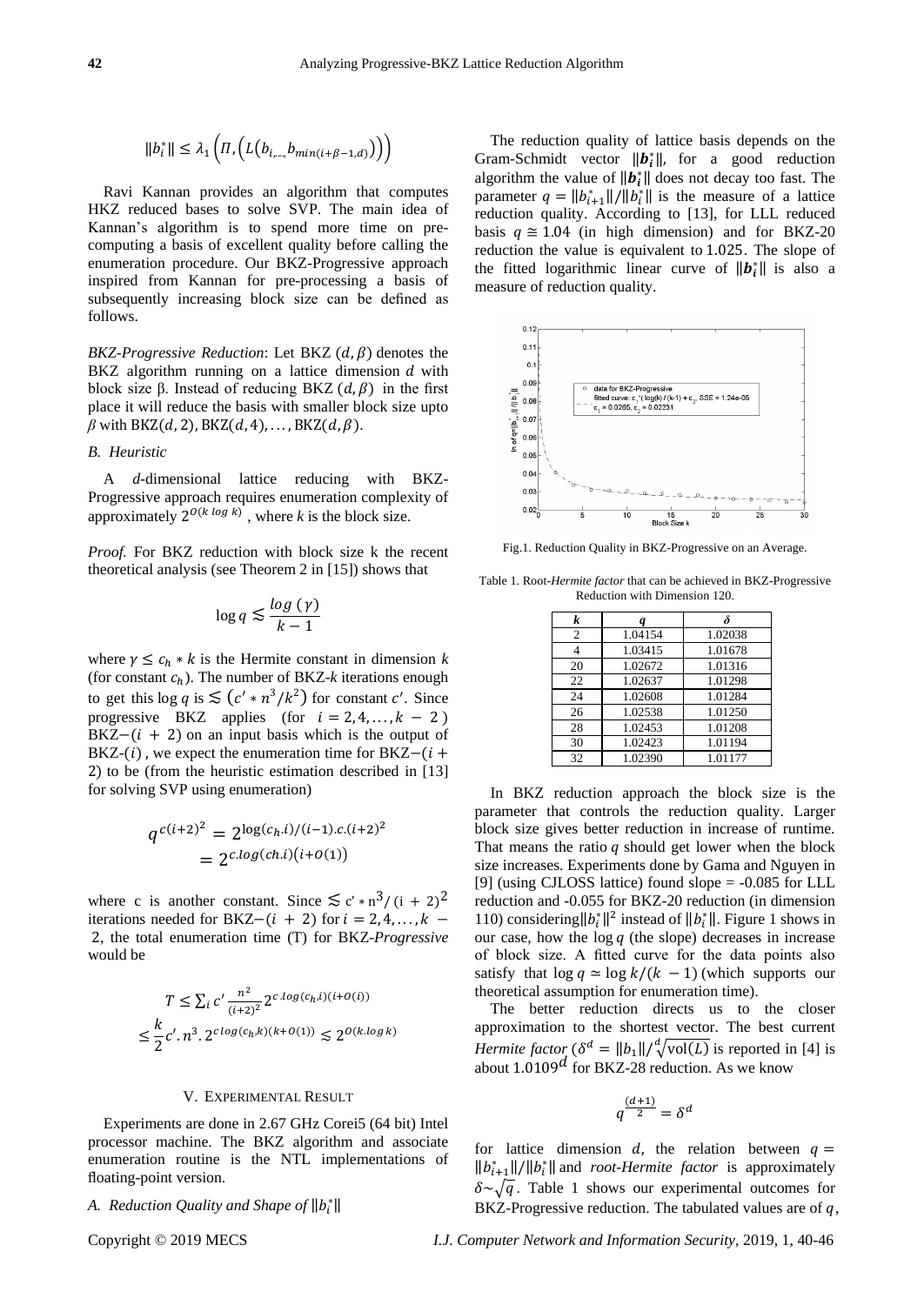and *root-Hermite factor* for different increasing block sizes (*k*) of dimension 120.

It is to be said that the slope of the fitted  $||b_i^*||$ curve will be independent of lattice dimension. But it is true if the Gram-Schmidt norms  $||b_i^*||$  behaves typically. For our SWIFFT input basis setting we performs experiments to see how the



Fig.2. Shape of  $||b_i^*||$  curve Changes as Dimension (in (a) = 60, (b) = 80,  $(c) = 100$  and  $(d) = 110$ ) Increases.

actual shape of  $||b_i^*||$  looks like after different reduction approach in increase of dimension. We want to see in what dimension the transition (typical to special case) occur and whether the shape of  $||b_i^*||$  changes differently when we consider change in input basis vector's order. Figure 2 plots this idea. Let us say  $i'$  is the dimension after which a transition from typical to special case occurs i.e.  $||b_i^*||$  (for  $i > i'$ ) becomes constant 1. Also, the current input setting (as in section III) is considered as original order of basis vectors and a reverse setting of these vectors is considered as reverse order. For original order *i*' denotes as  $i'_{old}$  and for reverse order  $i'_{new}$ .

For BKZ-Progressive output, the curves of log  $||b_i^*||$ are about the same for both orders and are straight line of gradient log (*q*) for  $i \leq \log ||b_i^*|| = 0$  for both orders. For LLL output, in the reverse order,  $\log ||b_i^*||$  is approximately a straight line with gradient log (q) for  $i \le i'_{new}$ , where  $i'_{new}$  is the value of line for which the straight line intersects zero. For  $i > i'_{new}$ , log  $||b_i^*|| = 0$  in this order. In case of original order,  $\log ||b_i^*||$  is a straight line of gradient log (q) for *i* in the interval  $i'_{new} > i \leq i'_{old}$  (with same values of  $log(q)$  and  $i'$  as in reverse order). For  $i > i'_{old}$ ,  $\log ||b_i^*|| = 0$  for  $i \leq i'_{new}$ ,  $\log ||b_i^*||$  is roughly a convex curve above the straight line of reverse order, intersecting this straight line at  $i = 1$  and  $i = i'_{new}$  + 1 (i. e.  $log||b_1^*||$ ) is approximately same for original and reverse orders and  $\log ||b_i^*|| = 0$  for both orders). Also, *i'* is about the same for BKZ and LLL output (see (c) and (d) of Figure 2).

#### *B. Enumeration Time Analysis*

We know BKZ reduction procedure implemented in NTL consists of two main parts; enumeration segment which performs exhaustive search in enumeration tree and the reduction segment calculates the enumeration time per iteration or block. For progressive approach of BKZ − *k* reduction, while BKZ-2, BKZ-4,...,BKZ-*k* reduction is performed subsequently, we consider the last block's enumeration time (i.e. BKZ-*k*) to compare with that of BKZ only approach. Figure 3 gives a comparison graphs for these two approaches. We consider here dimension 120 with a Schnarr-Horner pruning [16] parameter 1 to allow larger block sizes.

Least square fitting for the data points of these approaches generate different curve fitting models. In case of BKZ, the fitted model is  $f(k) = 0.017 * k^2$  –  $1.1 * k + 16$  with SSE (Sum of Squares due to Error) equivalent to 0.98. On the other hand, BKZ-Progressive fits model $f(k) = 0.44 * k * ln(k) - 1.8 * k + 5.9$  with SSE = 0.25. An alternative model  $f(k) = 0.062 * k *$  $ln(k) - 11.25$  also fits quite well with SSE only 0.64.

The above models are generated for special case of  $||b_i^*||$ , for a typical case scenario we get a similar model for BKZ-Progressive approach  $(f(k) = 0.61 * k *$  $ln(k) - 2.6 * k + 14$  with SSE = 0.006).

It shows an improvement over the Peikert-Lindner work in [11] where they used BKZ with block size *k* directly on LLL reduced basis (default NTL-BKZ implementation), hence resulting in expected BKZ block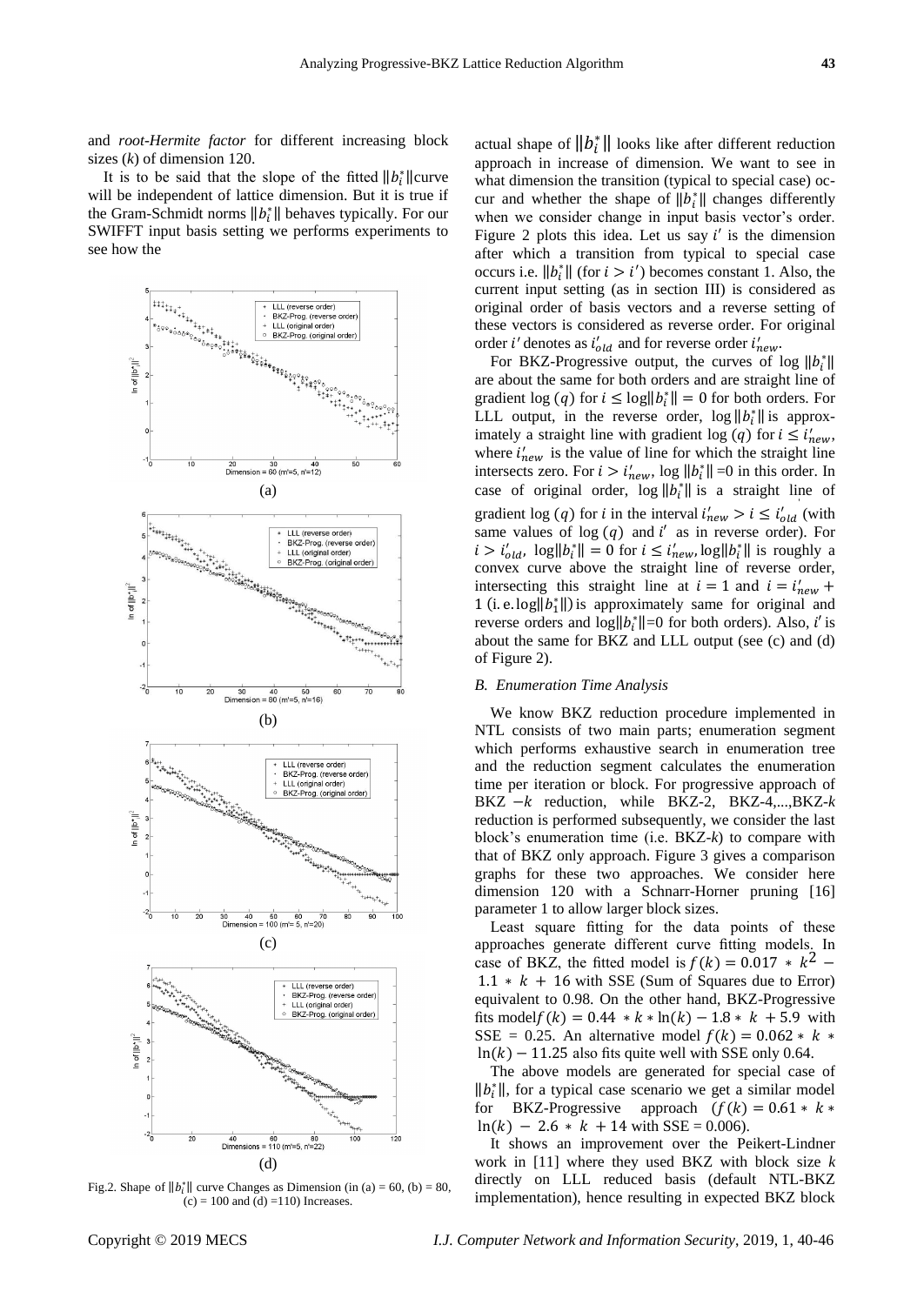enumeration time exponential in  $k^2$ . We pre-process the basis before applying BKZ-*k* by progressive BKZ procedure, resulting in a lower time on the exhaustive search condition. During such a search for the short vector, the enumeration segment is executed number of times. This is the total number of iterations for a BKZ-*k* reduction. Knowing the total time for those iterations for a block size *k*, we can expect BKZ block enumeration time is exponential in  $k * log(k)$ .



Fig.3. Average Enumeration Time for BKZ and BKZ-Progressive

#### VI. CRYPTANALYSIS OF SWIFFT

Again, to obtain *pseudo-collision* we need to find a vector of norm  $||b_1||$  (usually the first vector in the reduced basis) in such that  $||b_1|| \leq \sqrt{mn}$ . Following [13] we can calculate the value of  $||b_1||$  for certain parameters  $(d, n, p \text{ and } q \text{ as their usual meaning})$  as follows:

$$
||b_1|| \approx q^{(d-1)/2} \mathrm{vol}(L)^{1/d} \approx q^{(d-1)/2} \sqrt[d]{p^n} \qquad (1)
$$

Where  $vol(L)$  is the volume of lattice equivalent to the determinant of it  $(= p<sup>n</sup>)$ . The usual parameters choice for SWIFFT are  $m = 16$ ,  $n = 64$  and  $p = 257$ .

#### *A. Models for Typical and Special Case*

In typical case the graph of log of  $||b_1||$  *versus i* (for  $i = 1, \ldots, d$ ) is a straight line with gradient log (q) (that depends on the block size *k).* This means that

$$
\log||b_i^*|| = \log||b_1|| - (i - 1) * \log q \tag{2}
$$

Since we know that

$$
\sum_{i=1}^{d} \log \lVert b_i^* \rVert = \log(\text{vol}(L))\tag{3}
$$

Substituting (1) in (2) gives us

$$
\log||b_1|| = (d-1)/2 * \log + 1/d * \log(\text{vol}(L))
$$
 (4)

This is the relation we have in equation (1). From (4) and (2), we can see that the quantity  $1/d * log(vol(L))$  is approximately equal to  $||b_i^*||$  for  $i \sim (d - 1)/2$ , i.e. the straight line crosses the value  $1/d *$  $log(vol(L))$  approximately in the middle. This means the lowest value of the line, log  $||b_1||$  is about  $1/d$  \*  $log(vol(L)) - (d + 1)/2 * log q$ . So, the condition for the typical case should be that  $\log ||b_d^*|| \ge 0$ . Then for the special case,  $\log ||b_i^*||$  falls with a gradient log (q) for  $i = 1, ..., i'$  (where  $i' < d$ ) and  $\log ||b_i^*|| = 0$  for  $i \geq i'$ . Then using (3) we get the following relation in place of (4):

$$
\log ||b_1|| = (i'-1)/2 * \log q + 1/i' * \log(\text{vol}(L))
$$
 (5)

Similarly, to the above, (5) means that

$$
log||b_i^*|| = 0 = 1/i' * log(vol(L) - (i'-1)/2 * log
$$

which is quadratic equation in  $i'$  as a function of log  $q$ and vol(L). By solving this equation, we get a model for ′ . These have been used to find the *pseudo-collision* in following section.

#### *B. Pseudo-Collision Parameters*

Micciancio and Regev in [17] first observed experimentally that shortest vector of length  $l =$  $2^{2\sqrt{n \log p \log \delta}}$  can be obtained for an optimal dimension  $d = \sqrt{n \log p / \log \delta}$ . Based on this idea, in our case we can only satisfy the condition of *pseudo-collision* for much smaller  $n'(n = 20)$ . The other parameters we consider are  $\delta = 1.0117$  and  $p = 257$  fixed in our case. For larger  $n$ , a successful collision is not possible if we restrict these parameters. A smaller choice of parameter  $p$ and  $\delta$  can obviously find collision for larger  $n$  (as well as d). In fact, in [10] a smaller choice of modulus  $p$  has been considered for *pseudo-collision* estimate.

Table 2. Choice of Parameters for finding *pseudo-collision* in Special Case.

| d   | m' | n' | p   | k              | q       | $\ b_1\ $ | $  b_1  '$ |
|-----|----|----|-----|----------------|---------|-----------|------------|
| 96  | 6  | 16 | 257 | $\overline{4}$ | 1.03415 | 11.54     | 9.70       |
| 108 | 6  | 18 | 257 | 10             | 1.03081 | 11.60     | 10.10      |
| 120 | 6  | 20 | 257 | 12             | 1.02946 | 12.52     | 10.58      |
| 140 | 7  | 20 | 257 | 14             | 1.02934 | 12.53     | 11.57      |
| 151 | 7  | 22 | 257 | 18             | 1.02811 | 13.55     | 12.28      |
| 168 | 7  | 24 | 257 | 22             | 1.02637 | 13.89     | 12.85      |
| 175 | 7  | 25 | 257 | 21             | 1.02608 | 11.19     | 13.22      |
| 182 | 7  | 26 | 257 | 28             | 1.02538 | 15.60     | 12.20      |

We certainly cannot decrease the value of  $\delta$  as it is reported from [4] as optimum for current best algorithms and our experiments (in Table 1) support this. However, it would be somewhat different if we considered the special case shape of  $||b_i^*||$  and extract gradient log q from this shape instead of straight-line model. But a close investigation reveals that a situation like special case happens when the input vectors are smaller in length (i.e. for larger  $m$  and smaller  $n'$ ) in the basis. Experimental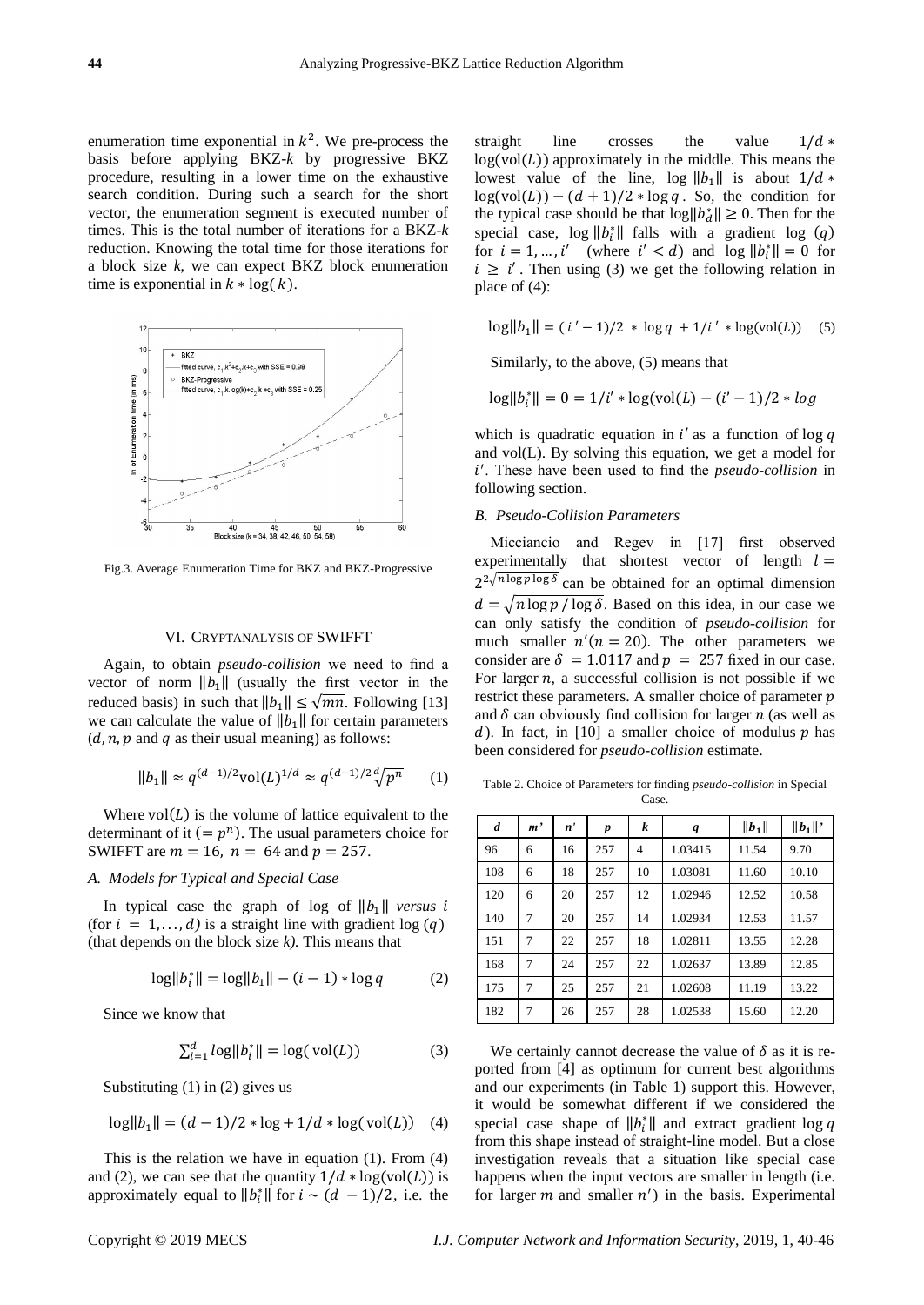estimate of *pseudo-collision* is listed in Table 2 where eight different instances can launch successful attack in feasible time. We plot experimentally derived norm of shortest vector value in column  $||b_1||'$ ,  $||b_1||$  entries are for theoretically derived shortest vector value. It is calculated by the  $i' < d$  from experimental data and then plugging into the model for special case. We see that the experimental result is better than the theoretical one. We can reach up to  $n = 27$  within the time around 9.5 hours. We record the runtime to obtain pseudo-collision in both BKZ and BKZ-Progressive approach. Figure 4 shows the comparison graph.

# *C. Pseudo-Collision in Typical case of*  $||b_i^*||$

However, it might be interesting to see what experiment can achieve in perfect typical case condition. We found the following entries (in Table 3) that satisfy the pseudo-collision constraint. To derive the value of  $q$ for corresponding larger value of  $k$  we used linear extrapolation.



Fig.4. Average Runtime for *pseudo-*collision.

In this case, it is hard to get a *pseudo-collision* as we cannot able to increase the value of  $m' \le m$  much (as its give shape like special case) and if we increase  $n$  we rarely find a short vector as volume of lattice jumps high. Again, in this situation we need to decrease modulus p to become successful.

Table 3. Choice of Parameters for finding *pseudo-collision* in Typical Case.

| d   | m' | n' | p   | k  |         |
|-----|----|----|-----|----|---------|
| 90  |    | 18 | 257 | 26 | 1.02538 |
| 100 |    | 25 | 79  | 28 | 1.02153 |
| 114 | 3  | 38 | 29  | 44 | 1.02210 |
| 120 | 3  | 40 | 29  | 50 | 1.02120 |

The runtime for first two instances  $(d = 90 \text{ and } 100)$  of BKZ reduction requires approximately 185 and 1170 seconds on average. On the other hand, BKZ-Progressive can reduce the instances for 92 and 575 seconds respectively on an average. So, the time improvement is about a factor of two. For other instances, as the block size and dimension both become increasingly high it is unexpected to get collision in feasible time.

#### VII. CONCLUSION

In this paper, we investigate the performance of the Progressive approach of BKZ lattice reduction in which an enumeration-block is preprocessed by the immediate previous block expect to improve the reduction time. We analyze and compare its performance using real lattice basis. Finally, we show an attack (*pseudo-*collision) on SWIFFT hash function that is based on Lattice problem.

#### **REFERENCES**

- [1] V. Lyubashevsky, D. Micciancio, C. Peikert and A. Rosen. *SWIFFT: A Modest Proposal for FFT Hashing*. In Fast Software Encryption (FSE) 2008, LNCS, pp. 54- 72. Springer-Verlag, 2008.
- [2] A. K. Lenstra, H. W. Lenstra, Jr., and L. Lova´sz. *Factoring polynomials with rational coefficients*. Math. Ann., 261(4): 515-534, 1982.
- [3] C.-P. Schnorr. *A hierarchy of polynomial time lattice basis reduction algorithms*. Theoretical Computer Science, 53(2-3): 201-224, 1987.
- [4] N. Gama and P. Q. Nguyen. *Predicting lattice reduction*. In EUROCRYPT, 2008, LNCS 4965, pp. 31-51. Springer, 2008.
- [5] C.-P. Schnorr and M. Euchner. *Lattice basis reduction: improved practical algorithms and solving subset sum problems*. Math. Programming, 66:181-199, 1994.
- [6] V. Shoup. NTL: A library for doing number theory. Available at http://www.shoup.net/ntl/.
- [7] R. Kannan. *Improved algorithms for integer programming and related lattice problems*. In Proc. of 15th ACM Symp. on Theory of Computing (STOC), pp. 193-206. ACM, 1983.
- [8] G. Hanrot, D. Stehle´. *Improved Analysis of Kannan's Shortest Lattice Vector Algorithm*. In CRYPTO 2007, LNCS 4622, pp. 170-186, 2007.
- [9] N. Gama, P. Q. Nguyen, O. Regev. *Lattice enumeration using Extreme Pruning*. In EUROCRYPT, 2010, LNCS, Springer-Verlag, 2010.
- [10] J. Buchmann and R. Lindner. *Secure Parameters for SWIFFT*. In INDOCRYPT'09, pp. 1-17, 2009.
- [11] R. Lindner and C. Peikert. *Better key sizes (and attacks) for LWE-based encryption*. In Proc. of the 11th international conference on Topics in cryptology, CT-RSA'11, pp. 319-339, Springer-Verlag, 2011.
- [12] Y. Chen and P. Q. Nguyen. *BKZ 2.0: Better Lattice Security Estimates*. In ASIACRYPT'11, LNCS 7073, pp. 1-20. IACR, 2011.
- [13] P. Q. Nguyen and V. Brigitte. *The LLL Algorithm: survey and application*. Chapter-2 (Hermite's Constant and Lattice Algorithms). ISBN 978-3-642-02294-4, 2010.
- [14] C.-P. Schnorr. *Lattice reduction by random sampling and birthday methods*. In STACS'03, LNCS, vol. 2607, pp. 145-156. Springer, 2003.
- [15] G. Hanrot, X. Pujol and D. Stehle´. *Analyzing Blockwise Lattice Algorithms using Dynamical Systems*. Accepted to CRYPTO 2011.
- [16] C.-P. Schnorr and H. H. Ho *rner*. *Attacking the Chor-Rivest cryptosystem by improved lattice reduction*. In EUROCRYPT95, LNCS 921, pp. 1-12, Springer-Verlag, 1995.
- [17] D. Micciancio and O. Regev. *Post Quantum Cryptography*. Chapter Lattice based Cryptography. Springer-Verlag, 2009.